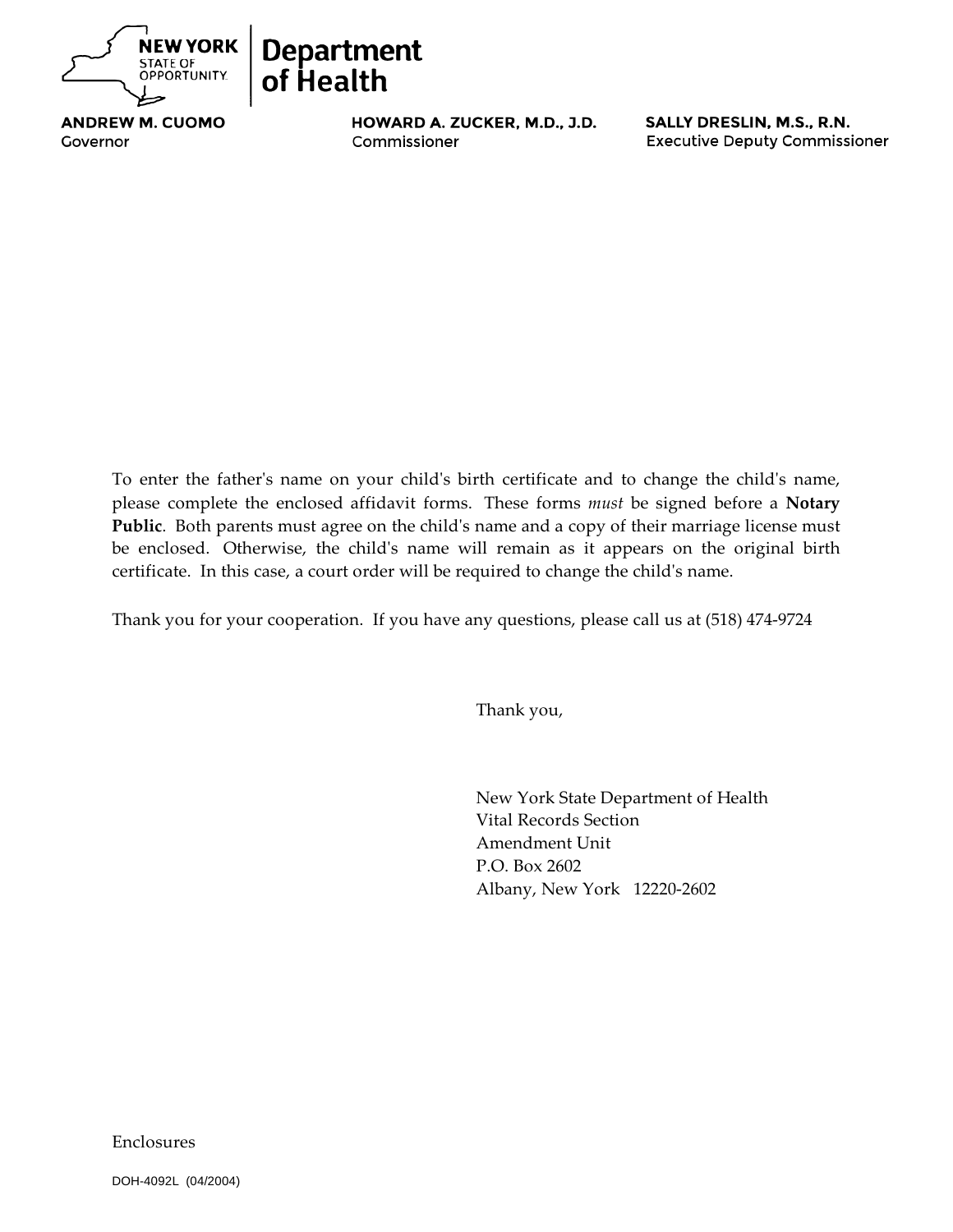| $\begin{minipage}{0.9\linewidth} \textbf{State of} \begin{minipage}{0.9\linewidth} \centering \end{minipage} \begin{minipage}{0.9\linewidth} \centering \end{minipage} \begin{minipage}{0.9\linewidth} \centering \begin{minipage}{0.9\linewidth} \centering \end{minipage} \begin{minipage}{0.9\linewidth} \centering \end{minipage} \begin{minipage}{0.9\linewidth} \centering \end{minipage} \begin{minipage}{0.9\linewidth} \centering \end{minipage} \begin{minipage}{0.9\linewidth} \centering \begin{minipage}{0.9\linewidth} \centering \centering \end{minipage} \begin{min$ |                                             |  |
|---------------------------------------------------------------------------------------------------------------------------------------------------------------------------------------------------------------------------------------------------------------------------------------------------------------------------------------------------------------------------------------------------------------------------------------------------------------------------------------------------------------------------------------------------------------------------------------|---------------------------------------------|--|
| SS.<br>County of $\overline{\qquad \qquad }$                                                                                                                                                                                                                                                                                                                                                                                                                                                                                                                                          |                                             |  |
| I, Name of Mother                                                                                                                                                                                                                                                                                                                                                                                                                                                                                                                                                                     | heing duly sworn, depose and say:           |  |
|                                                                                                                                                                                                                                                                                                                                                                                                                                                                                                                                                                                       |                                             |  |
| and I am the biological mother of Name of Child as Now Recorded on Birth Certificate , a child born                                                                                                                                                                                                                                                                                                                                                                                                                                                                                   |                                             |  |
|                                                                                                                                                                                                                                                                                                                                                                                                                                                                                                                                                                                       |                                             |  |
| THAT when this child was born I was married to ___________________________, father of the child.                                                                                                                                                                                                                                                                                                                                                                                                                                                                                      |                                             |  |
| We were married on <u>Date of Marriage</u> at <u>Place of Marriage</u> , and have never been divorced.                                                                                                                                                                                                                                                                                                                                                                                                                                                                                |                                             |  |
|                                                                                                                                                                                                                                                                                                                                                                                                                                                                                                                                                                                       |                                             |  |
|                                                                                                                                                                                                                                                                                                                                                                                                                                                                                                                                                                                       |                                             |  |
|                                                                                                                                                                                                                                                                                                                                                                                                                                                                                                                                                                                       |                                             |  |
|                                                                                                                                                                                                                                                                                                                                                                                                                                                                                                                                                                                       |                                             |  |
|                                                                                                                                                                                                                                                                                                                                                                                                                                                                                                                                                                                       |                                             |  |
| THAT my birth date is $\frac{1}{\sqrt{2\pi}}$ / $\frac{1}{\sqrt{2\pi}}$ / $\frac{1}{\sqrt{2\pi}}$ .                                                                                                                                                                                                                                                                                                                                                                                                                                                                                   |                                             |  |
| Print Child's name as it should now appear:                                                                                                                                                                                                                                                                                                                                                                                                                                                                                                                                           |                                             |  |
| Child's Name:<br>First<br>Middle                                                                                                                                                                                                                                                                                                                                                                                                                                                                                                                                                      | on the corrected birth certificate.<br>Last |  |
| I swear under the penalty of perjury that the information I provided on this form is true and accurate.                                                                                                                                                                                                                                                                                                                                                                                                                                                                               |                                             |  |
| Signed<br><b>Mother</b>                                                                                                                                                                                                                                                                                                                                                                                                                                                                                                                                                               |                                             |  |
|                                                                                                                                                                                                                                                                                                                                                                                                                                                                                                                                                                                       | Sworn to Before me this<br>Day              |  |
|                                                                                                                                                                                                                                                                                                                                                                                                                                                                                                                                                                                       |                                             |  |

Notary Public